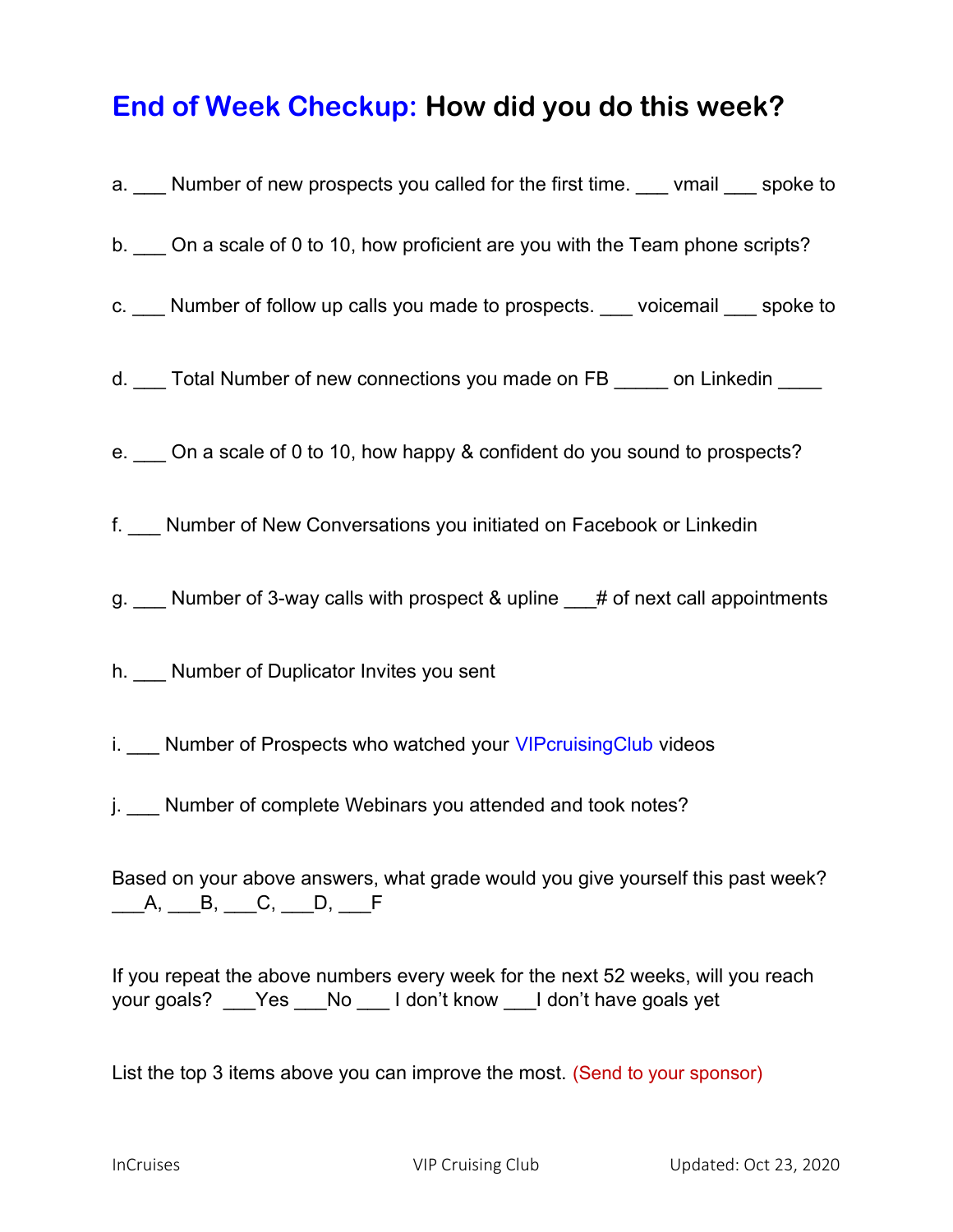|                          | <b>SUN</b> | <b>MON</b> | <b>TUE</b> | <b>WED</b> | <b>THU</b> | <b>FRI</b> | <b>SAT</b> |
|--------------------------|------------|------------|------------|------------|------------|------------|------------|
| a. # New Prospect Calls  |            |            |            |            |            |            |            |
| Voicemails               |            |            |            |            |            |            |            |
| Live Calls               |            |            |            |            |            |            |            |
| c. # of Followup Calls   |            |            |            |            |            |            |            |
| Voicemails               |            |            |            |            |            |            |            |
| Live Calls               |            |            |            |            |            |            |            |
| d. NEW Connections       |            |            |            |            |            |            |            |
| # FB Friend Requests     |            |            |            |            |            |            |            |
| # Linkedin Contacts      |            |            |            |            |            |            |            |
| f. New Conversations     |            |            |            |            |            |            |            |
| # on Facebook            |            |            |            |            |            |            |            |
| # on Linkedin            |            |            |            |            |            |            |            |
| g. # of 3-way Calls      |            |            |            |            |            |            |            |
| h. # of Duplicator Sent  |            |            |            |            |            |            |            |
| i. # Prosp to VIPcr-Club |            |            |            |            |            |            |            |
| j. # of Webinars         |            |            |            |            |            |            |            |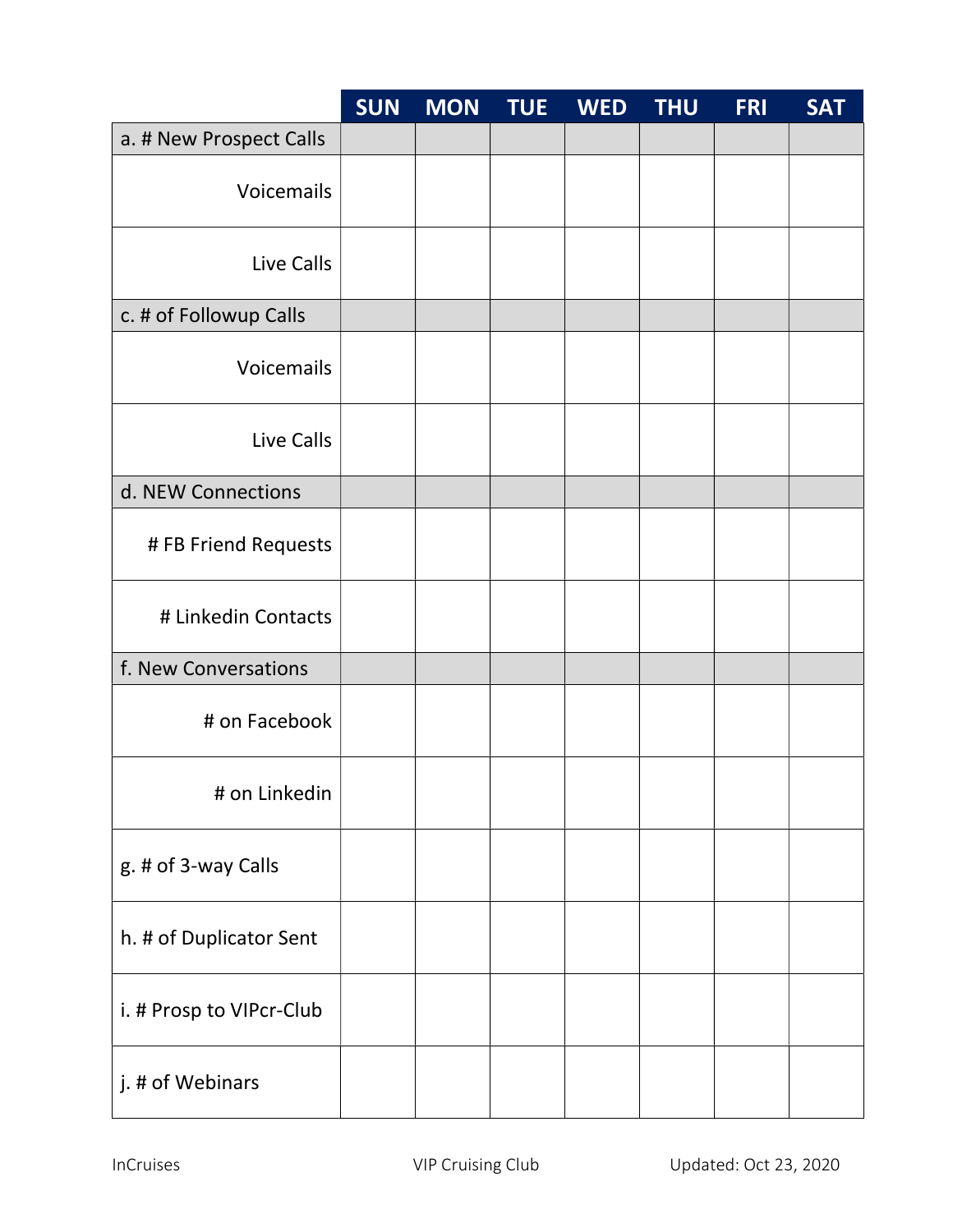## Different Ways to Followup with a Prospect

- 1. Call them on the  $PHONE -$  always the best
- 2. Talk with them in  $PERSON you can't see as many$ per day, but very effective if and when you can.
- 3. VIDEO CHAT very effective. They see your face, expression and voice. Facebook Video Chat, Skype, DUO, Facetime, Tango, Viber
- 4. Facebook MESSENGER also called FB Chat, PM or DM. What's nice is you can see if they opened your email and it keeps track of your conversations & easy to transition to a FB Video Chat when both are online.
- 5. Regular **EMAIL** you can write more than a txt msg but don't write more than 1 screen full. Use an email tracker (Cloud HQ or Getnotify.com) so you are email notified when they open your email.
- 6. TEXT MESSAGE 92% are opened within 3 minutes but the messages are short. You can use to ask them to check the email or FB msg you sent too.
- 7. LINKEDin CHAT when you cannot find a prospect on Facebook, you might find them on Linked in. Connect with them and send a private chat.